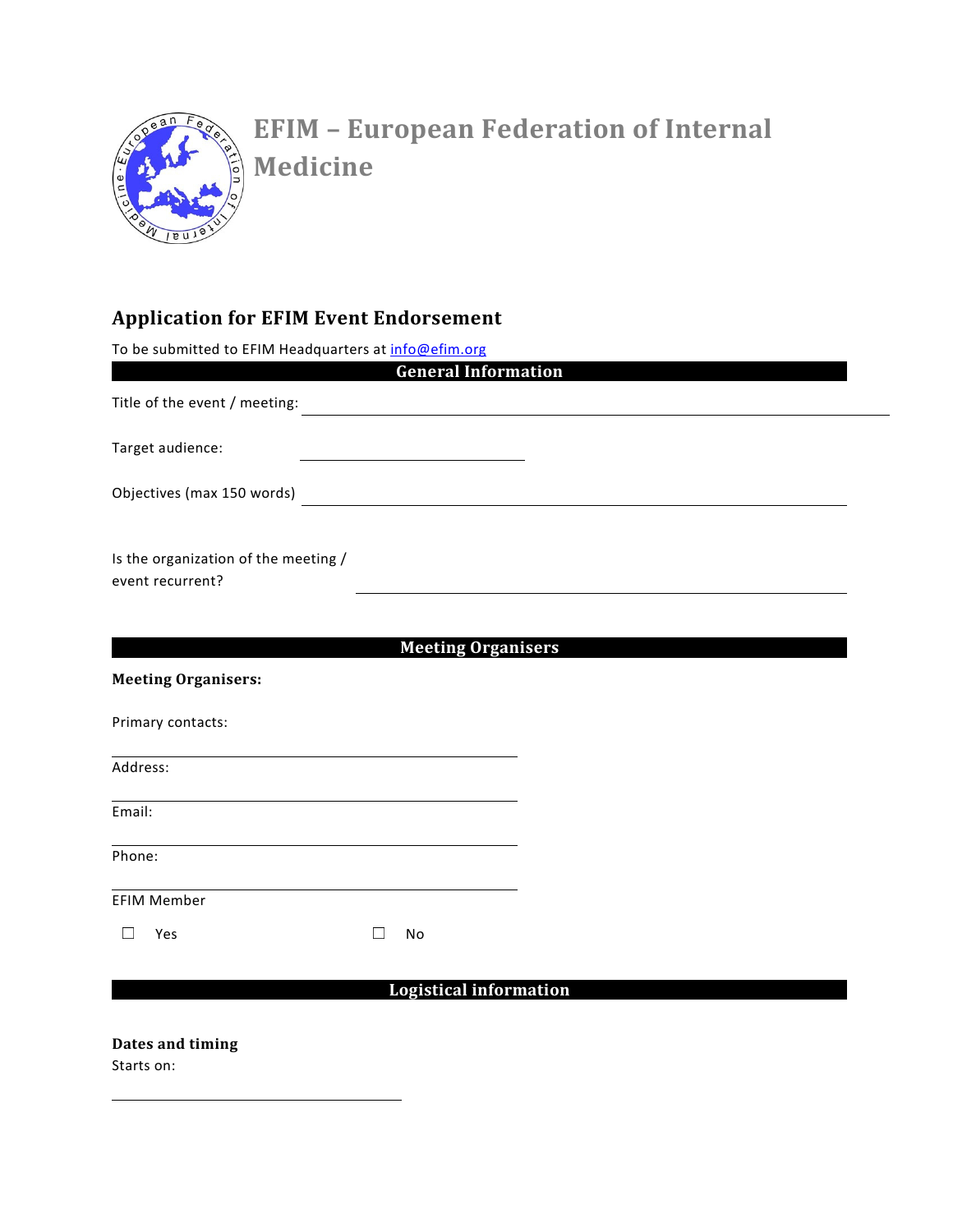Ends on:

Venue:

Attendance: (estimated number)

Language: The programme will be presented in:

|                     | Others: (Please specify:) |  |  |
|---------------------|---------------------------|--|--|
| $\Box$ English only |                           |  |  |

**Programme** 

**Please submit detailed programme in attachment:** 

## **Collaboration with other medical societies and sponsors**

**Is collaboration with another medical society intended?** 

Yes (Please specify which societies)

- ☐
- □ NoClick here to enter text.

**Is the industry intending to sponsor the meeting?** 

Yes (Please specify which companies)

☐

☐ NoClick here to enter text.

**Registration Fees** 

Full rate:

Reduced rate: